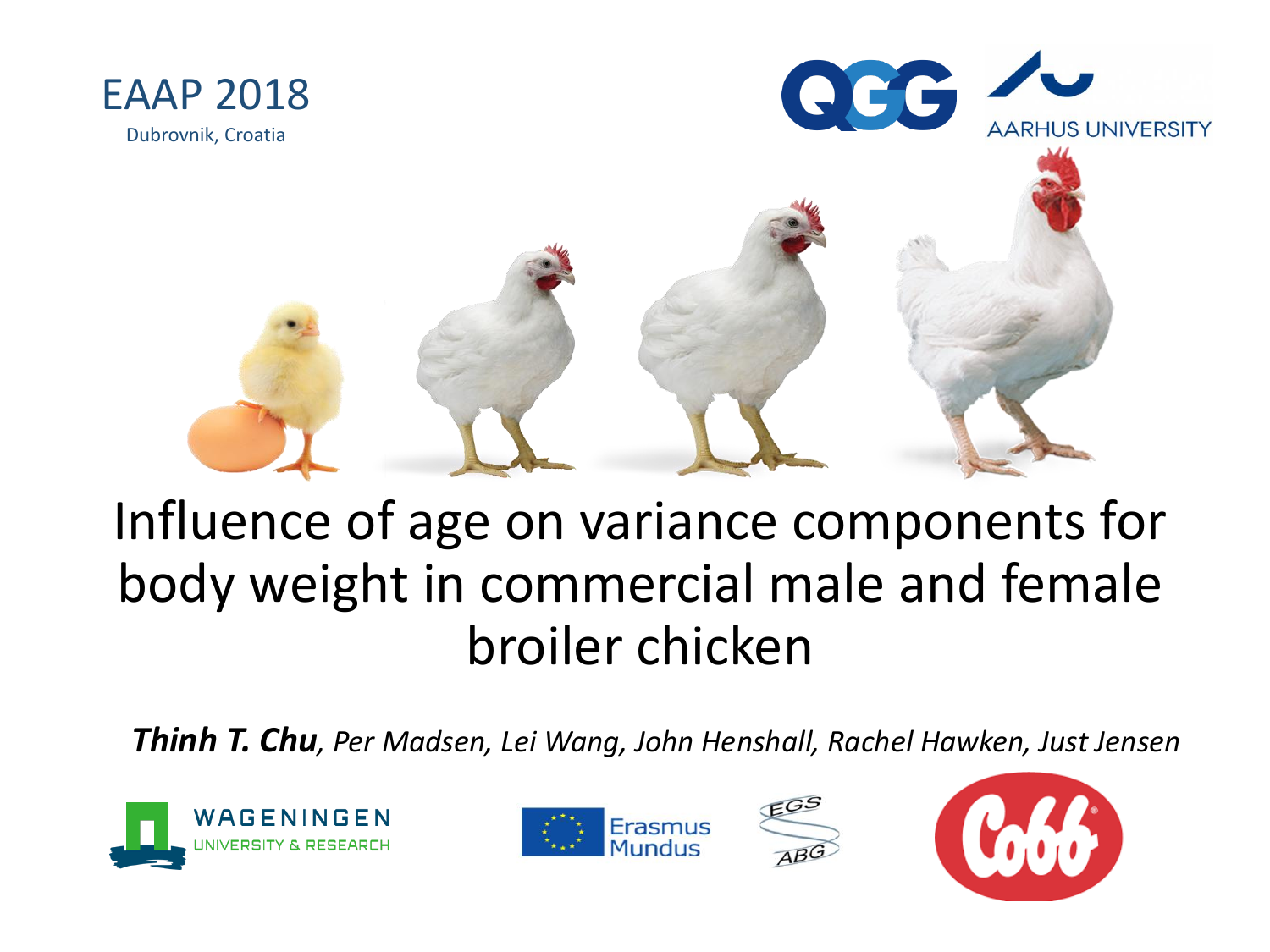



Alternative title:

#### To develop statistical model to estimate genetic parameters

#### for body weight of broiler chicken at weeks 1-6 of age

*Thinh T. Chu, Per Madsen, Lei Wang, John Henshall, Rachel Hawken, Just Jensen*







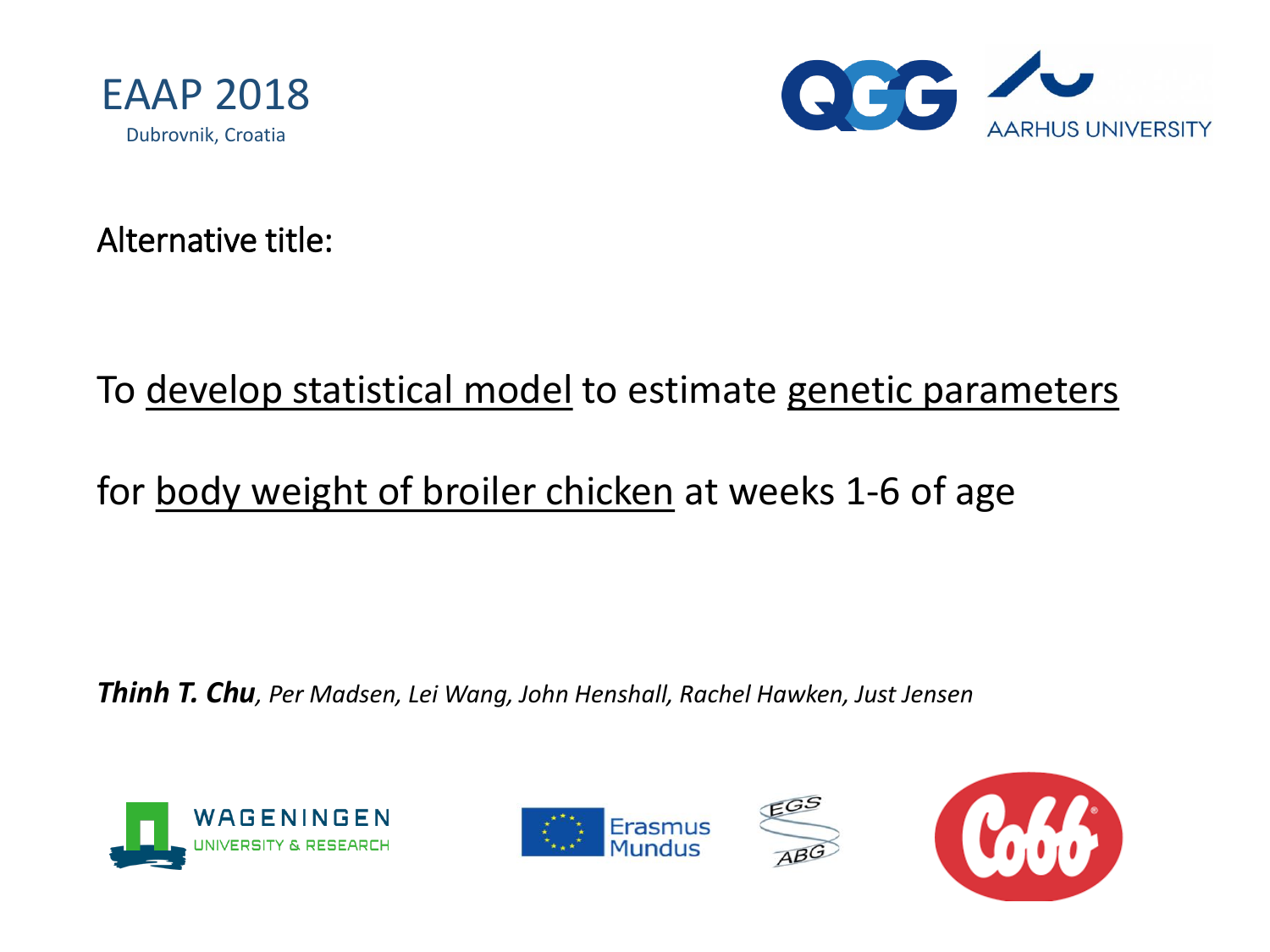# 1. Introduction

- Commercial environment
- BW over weeks of age
- •Different factors modelled for body-weight (BW)
- What is the right model?
	- Cross-validation preferred to improve predictability of breeding values

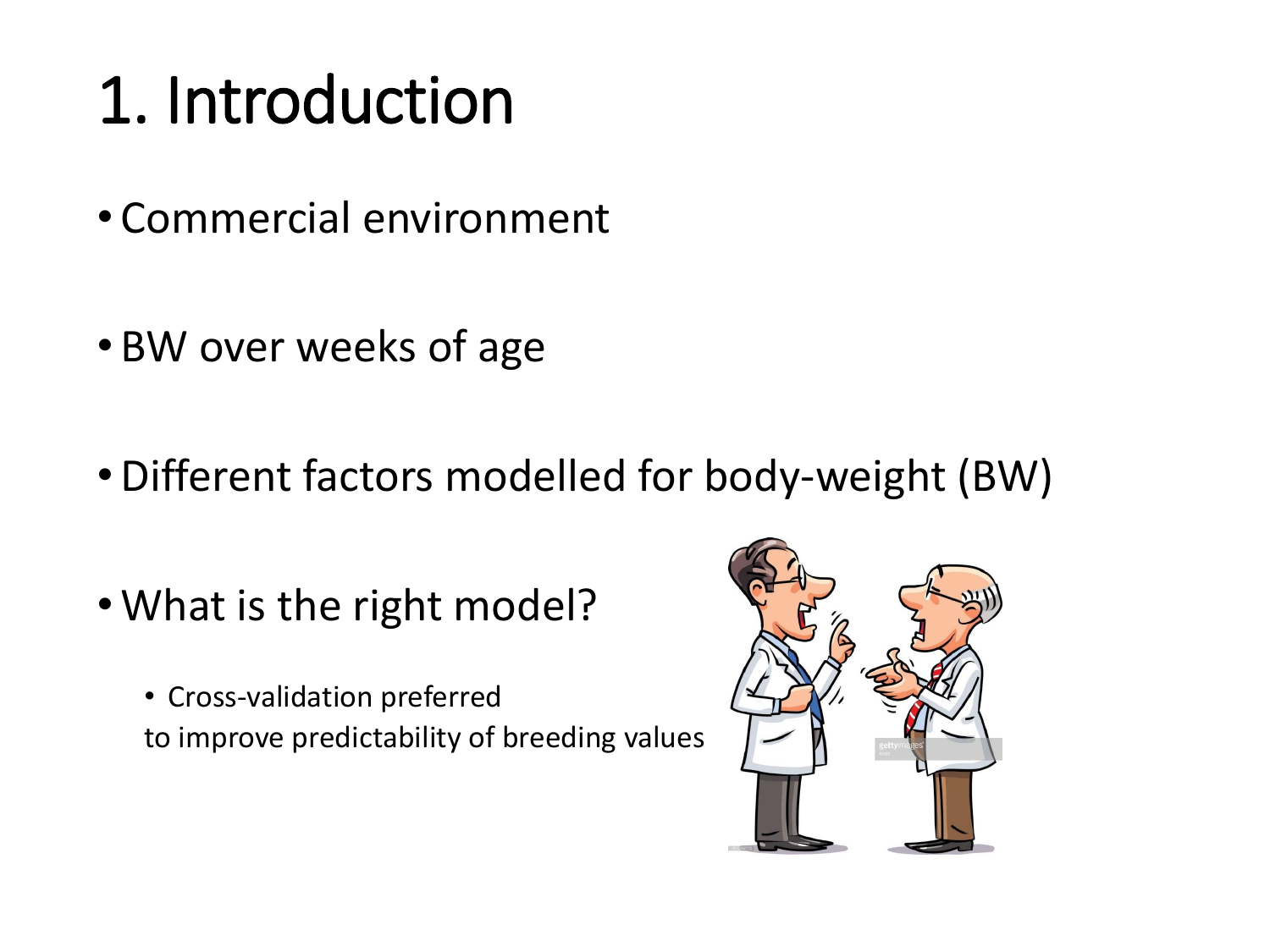# Objectives

- Develop a model to improve predictability of breeding values
- Genetic parameters for BW at different ages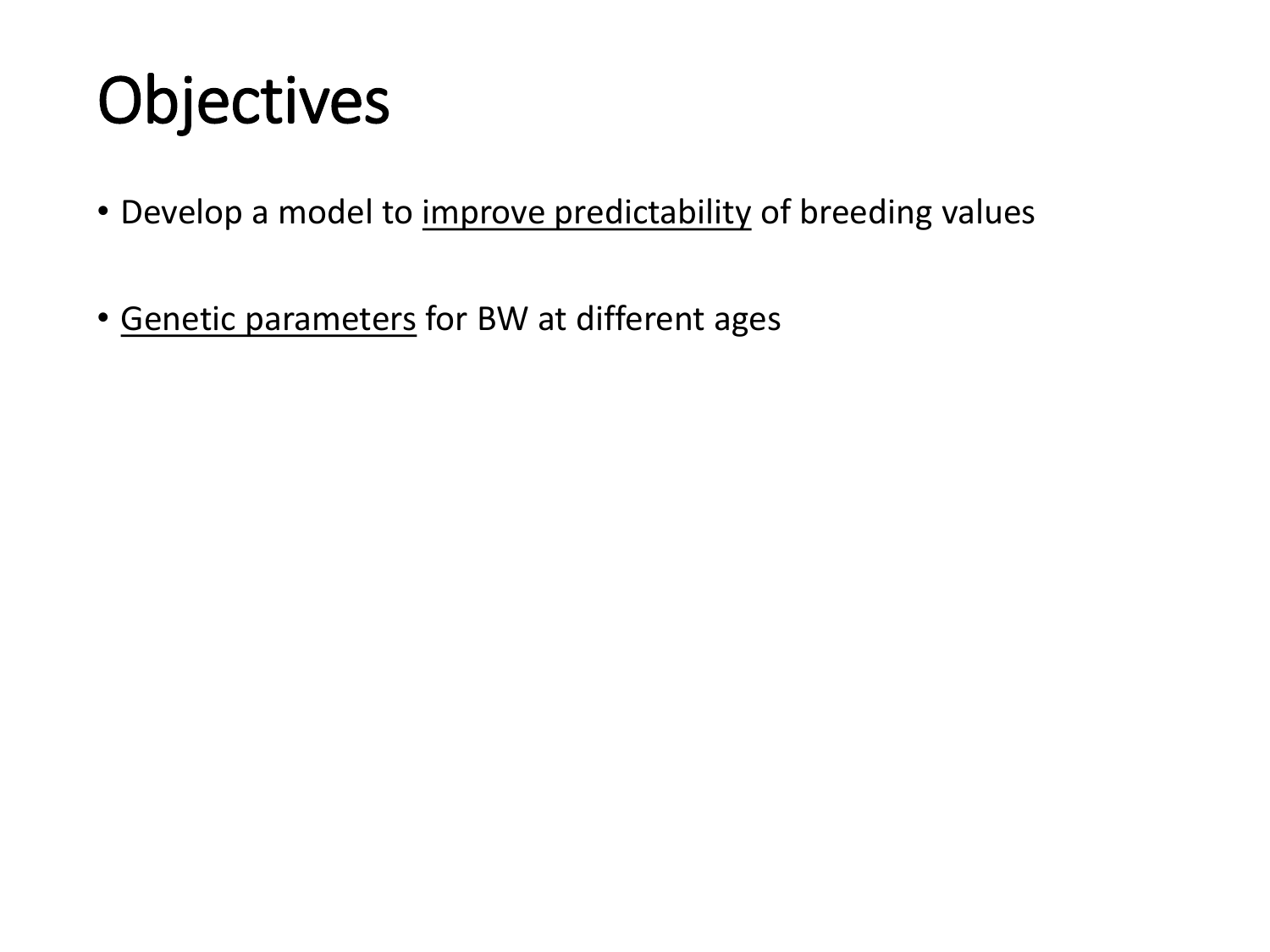# 2. Materials & Methods

- Longitudinal dataset:
	- Weekly BW records at week of age 1-6.
	- About 17,000 birds
- Pedigree (not genomic) information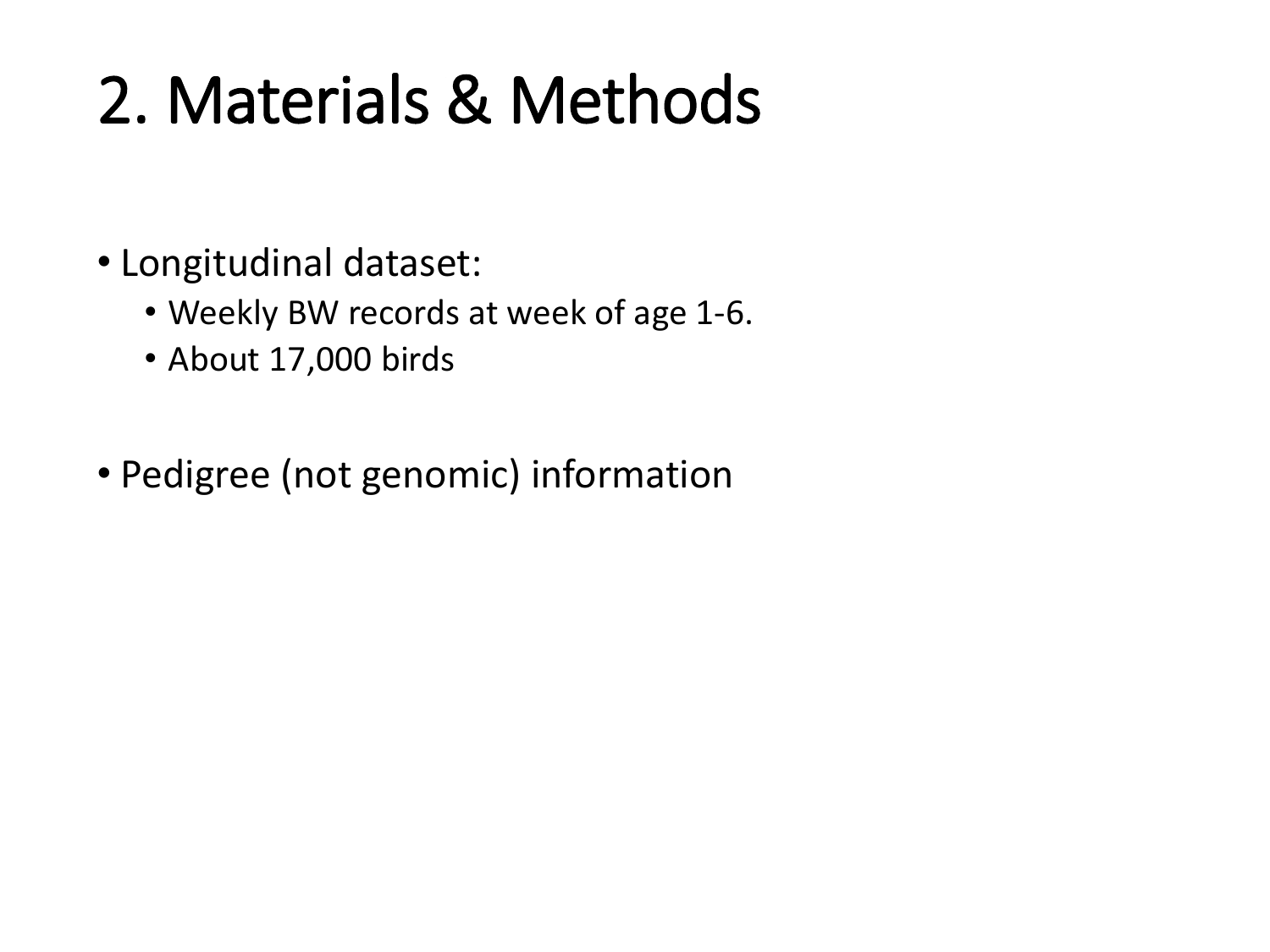# 2. M & M (conts)

Develop models:

- Subset the data into 12 datasets by week (6) and sex (2)
- Univariate models starting model:
	- All fixed factors & possible interaction factors
	- Random factors (*a, ma, c, p*)
- Drop out/remove factor
- Bivariate models for 2 sexes (sex by genotype interaction)
- Multivariate model & random regression model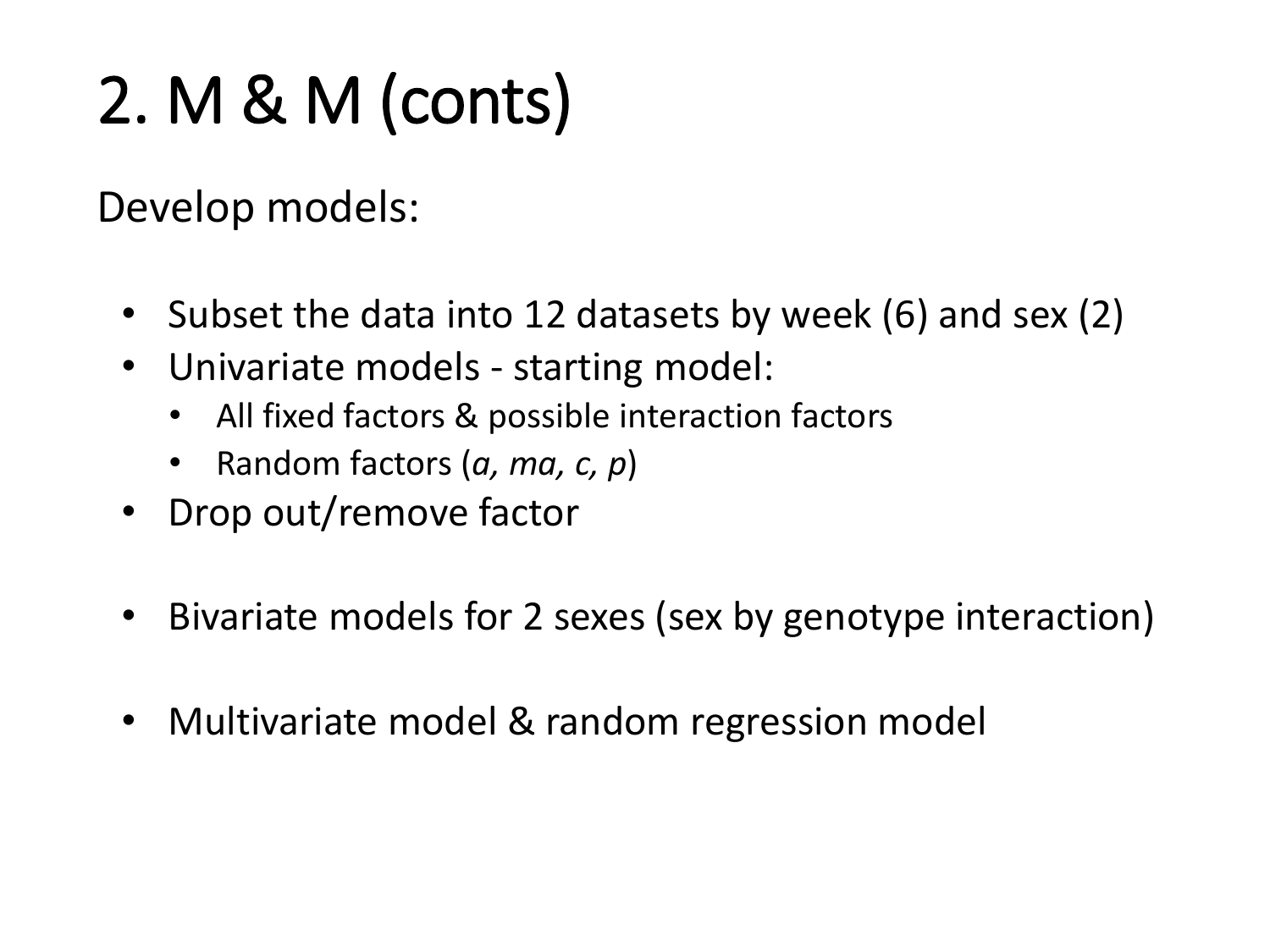# 2. M & M (conts)

- Criteria for dropping factors:
	- Convergence of the models (REML-AI using DMU software)
	- Likelihood ratio tests: test for significance of random effects
	- Predictability =  $cor(y.c1, a.r2)/sqrt(h^2/0.25)$
- Cross-validation based on half-sibs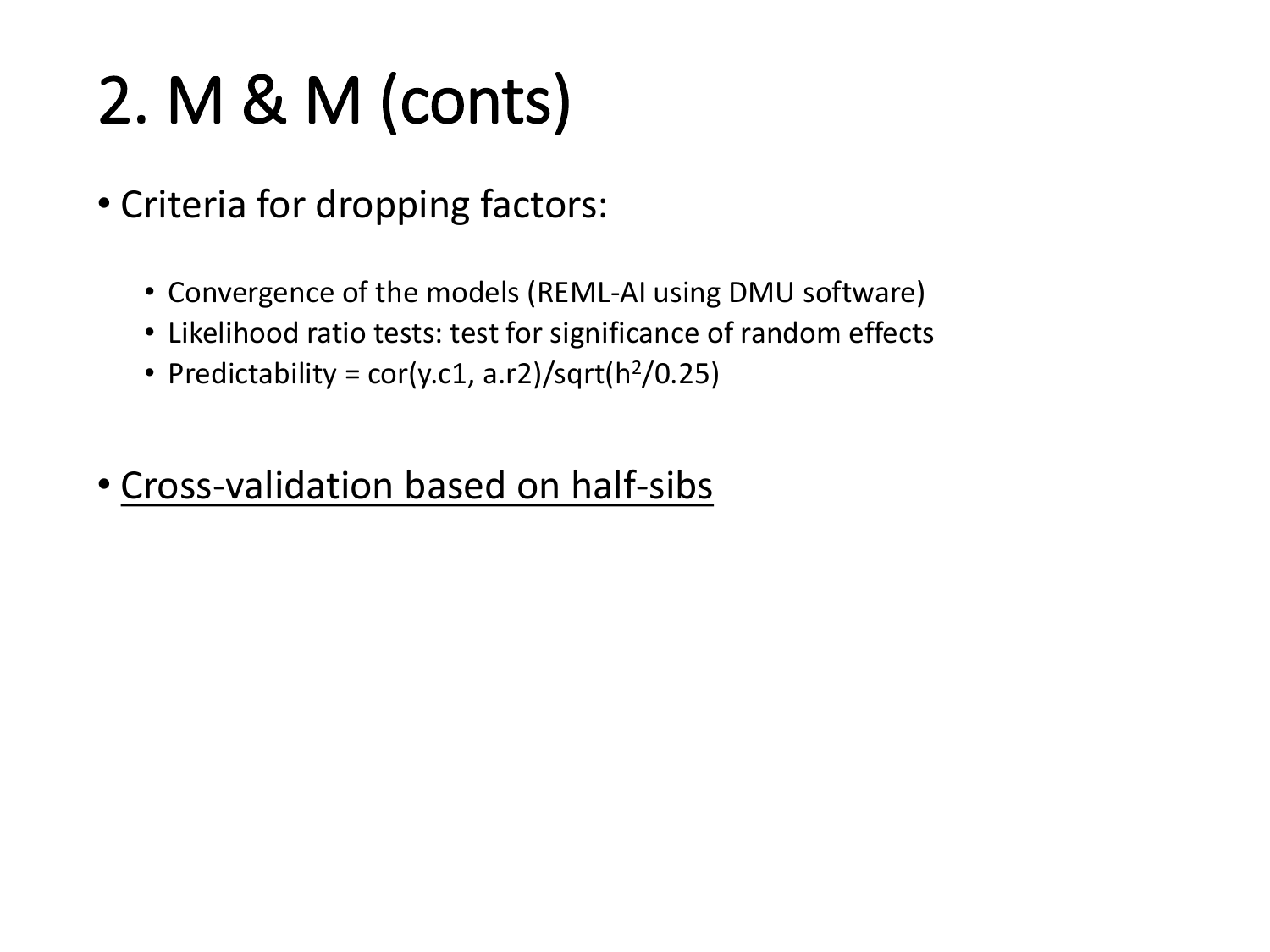# 2. M & M (cont')

## Multivariate reduced rank model: DMUAI (REML-AI) to estimate variance components.

**y**<sub>1</sub> =  $\bf{X}_1 \bf{b}_1$  +  $\bf{Z}_1 \bf{a}_1$  +  $\bf{W}_1 \bf{c}_1$  +  $\bf{e}_1$ I  $y_{2-5}^m$  $y'_{2-5}$  $\left|f\right| =$  $X_{2-5}^m$  0 0  $X'_{2-5}$  $f \quad |$  $\mathbf{b}_{2-5}^m$  $b'_{2-5}$  $\bar{f}$  | + |  $\mathbf{Z}_{2-5}^m$  0 0  $Z'_{2-5}$  $f \mid a_{2-5} + |$  $W_{2-5}^m$  0 0  $W'_{2-5}$  $f \mid c_{2-5} + \mid$  $e_{2-5}^m$  $e'_{2-5}$  $\bar{f}$ I  $y_6^m$  $y'_{6}$  $\left|f\right| =$  $X_6^m$  0  $0 X'_6$  $\int$  $\mathbf{b}_6^m$  $b'_6$  $\left| \begin{array}{c} \cdot \\ \cdot \end{array} \right|$  $\mathbf{Z}_6^m$  0  $0\quad Z'_6$  $f \vert$   $a_6$  $+$   $|$  $e_6^m$  $e'_{6}$  $\int f$ 

Covariance matrices: Va (6x6), Vc (5x5) and Ve (11x11)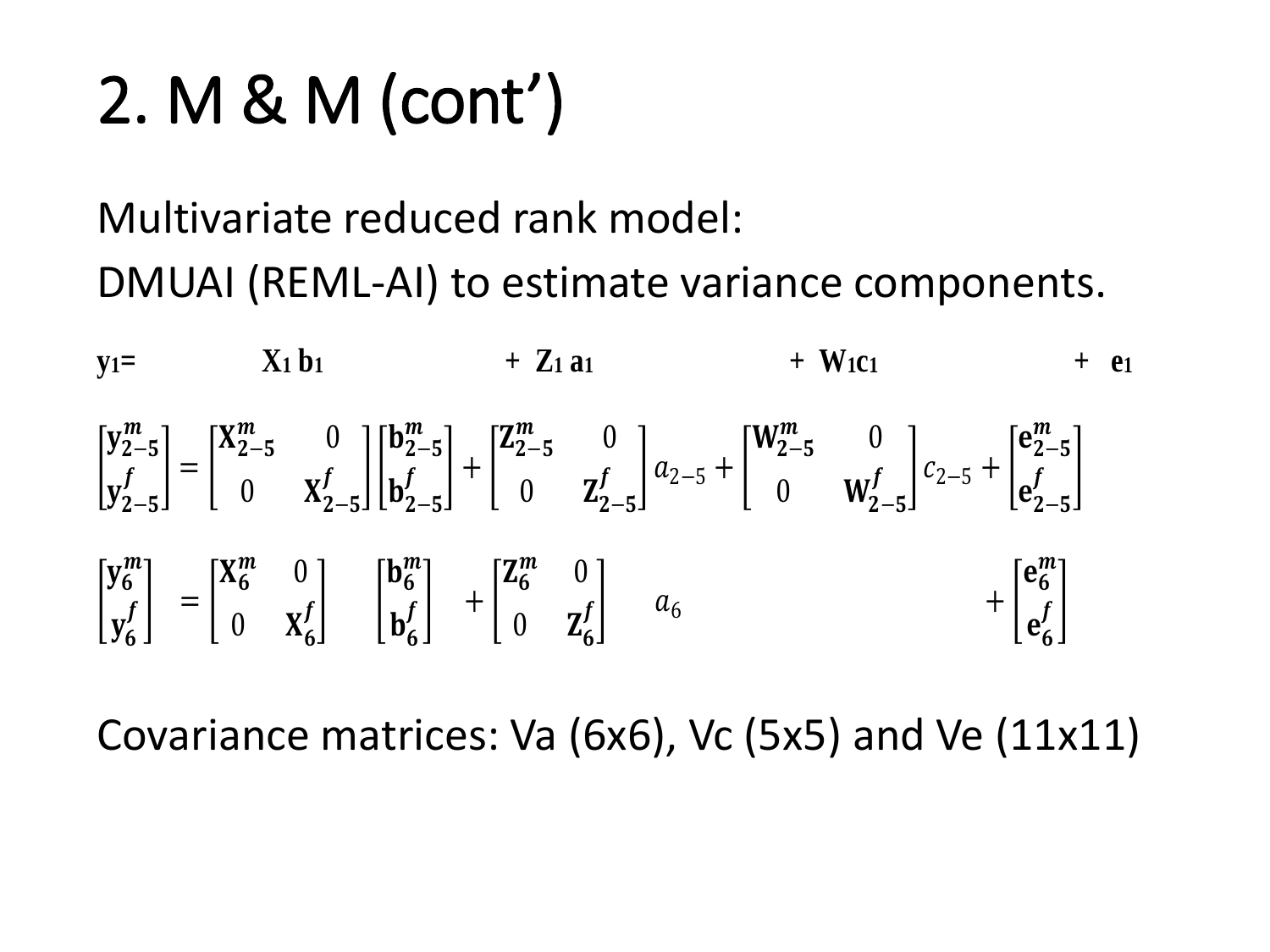## 3. Results



### Fig. 1: Variance components at 1-6 weeks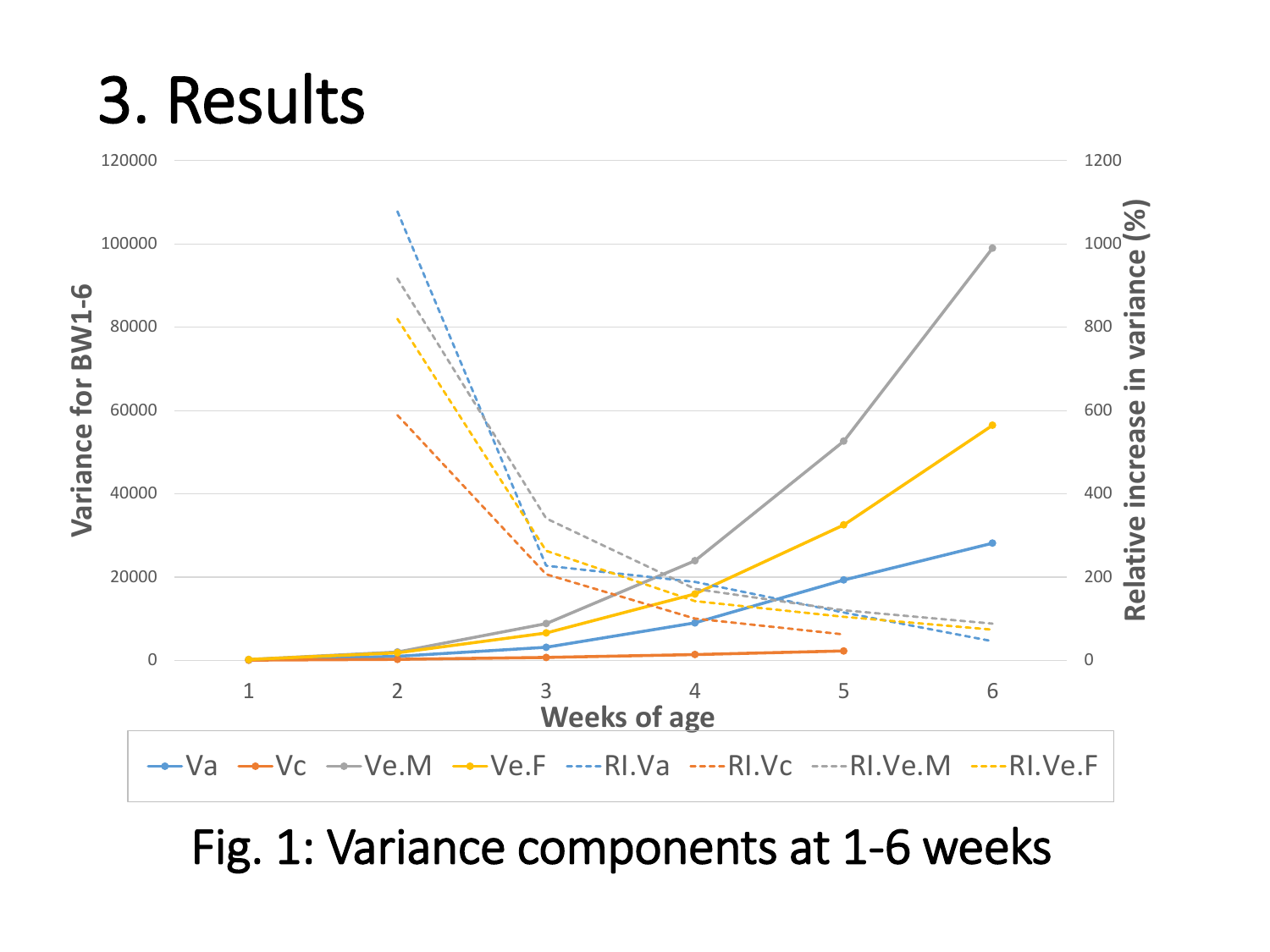#### Male BW



### Fig. 2: Coefficients of variation for effects at 1-6 weeks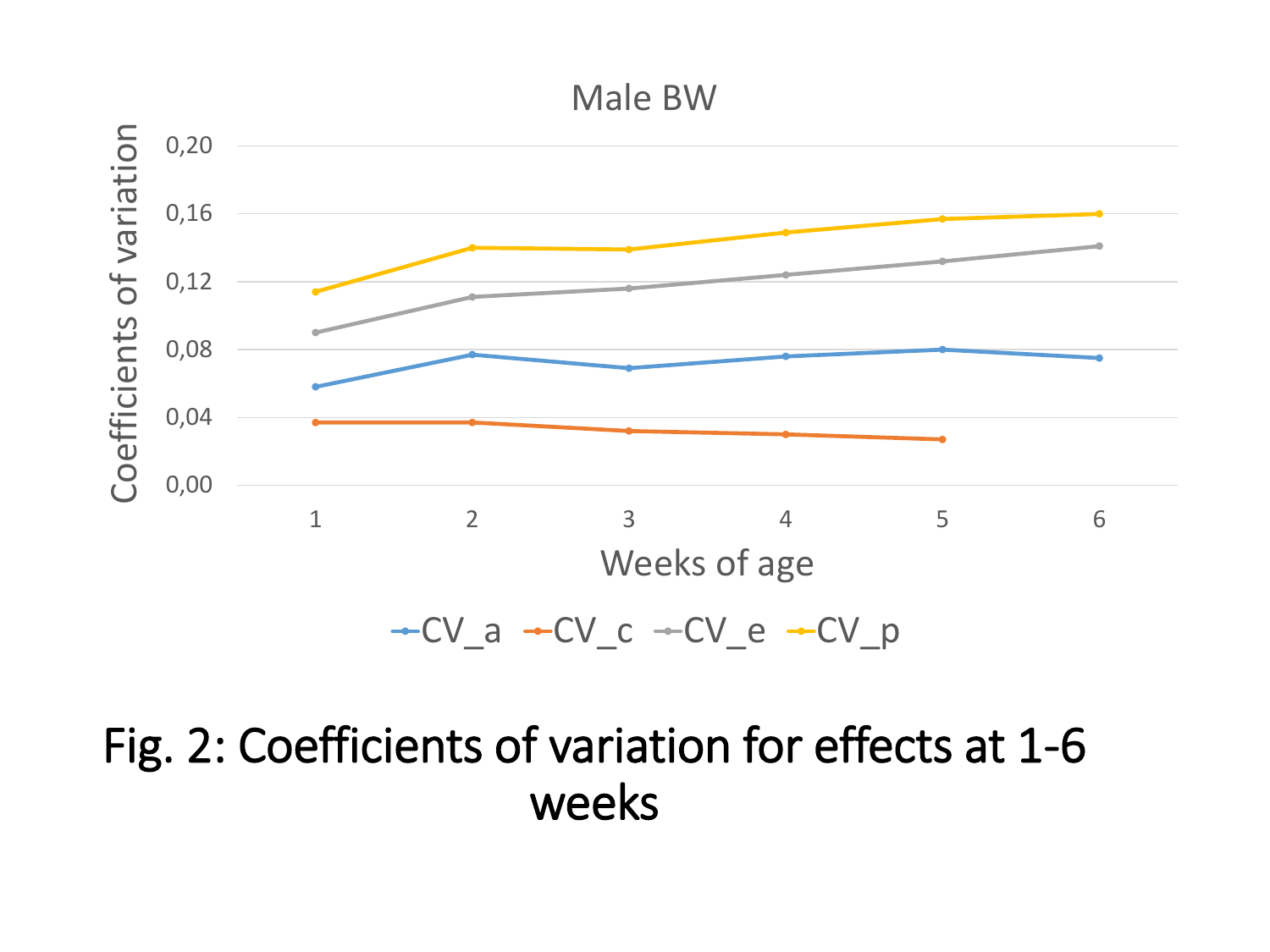

Fig. 3: Heritability and maternal effect at 1-6 weeks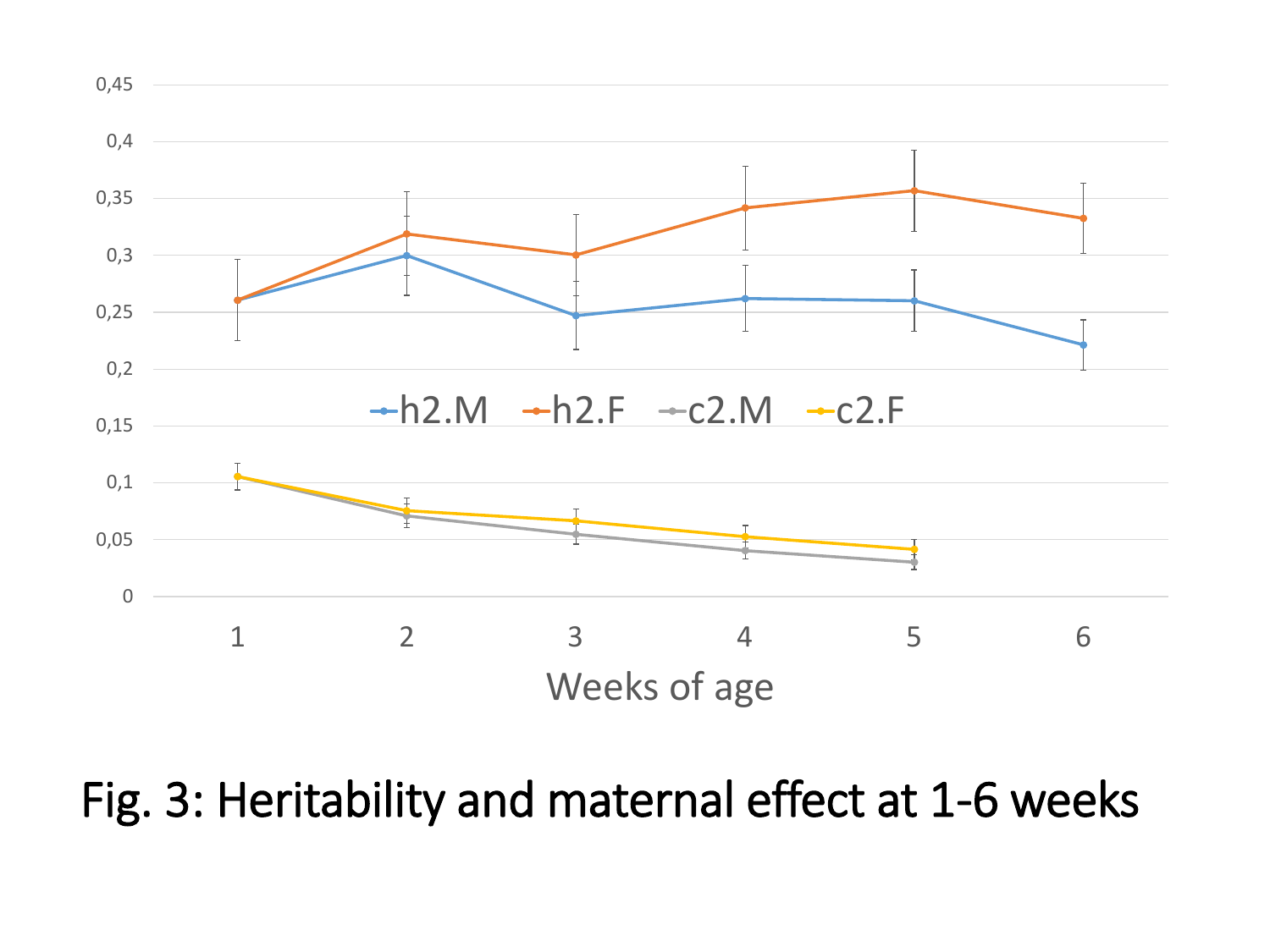## Tab 1: Genetic correlation for BW1-6

| <b>Week</b>             | $\mathbf{1}$ | $\overline{2}$ | 3           | 4           | 5           | 6           |
|-------------------------|--------------|----------------|-------------|-------------|-------------|-------------|
| $\mathbf{1}$            | $\mathbf{1}$ |                |             |             |             |             |
| $\overline{2}$          | (0.84)       | $\mathbf 1$    |             |             |             |             |
| 3                       | 0.74         | (0.93)         | $\mathbf 1$ |             |             |             |
| $\overline{\mathbf{4}}$ | 0.55         | 0.71           | 0.90        | $\mathbf 1$ |             |             |
| 5                       | 0.43         | 0.56           | 0.77        | (0.96)      | $\mathbf 1$ |             |
| 6                       | (0.35)       | 0.45           | 0.67        | 0.91        | (0.99)      | $\mathbf 1$ |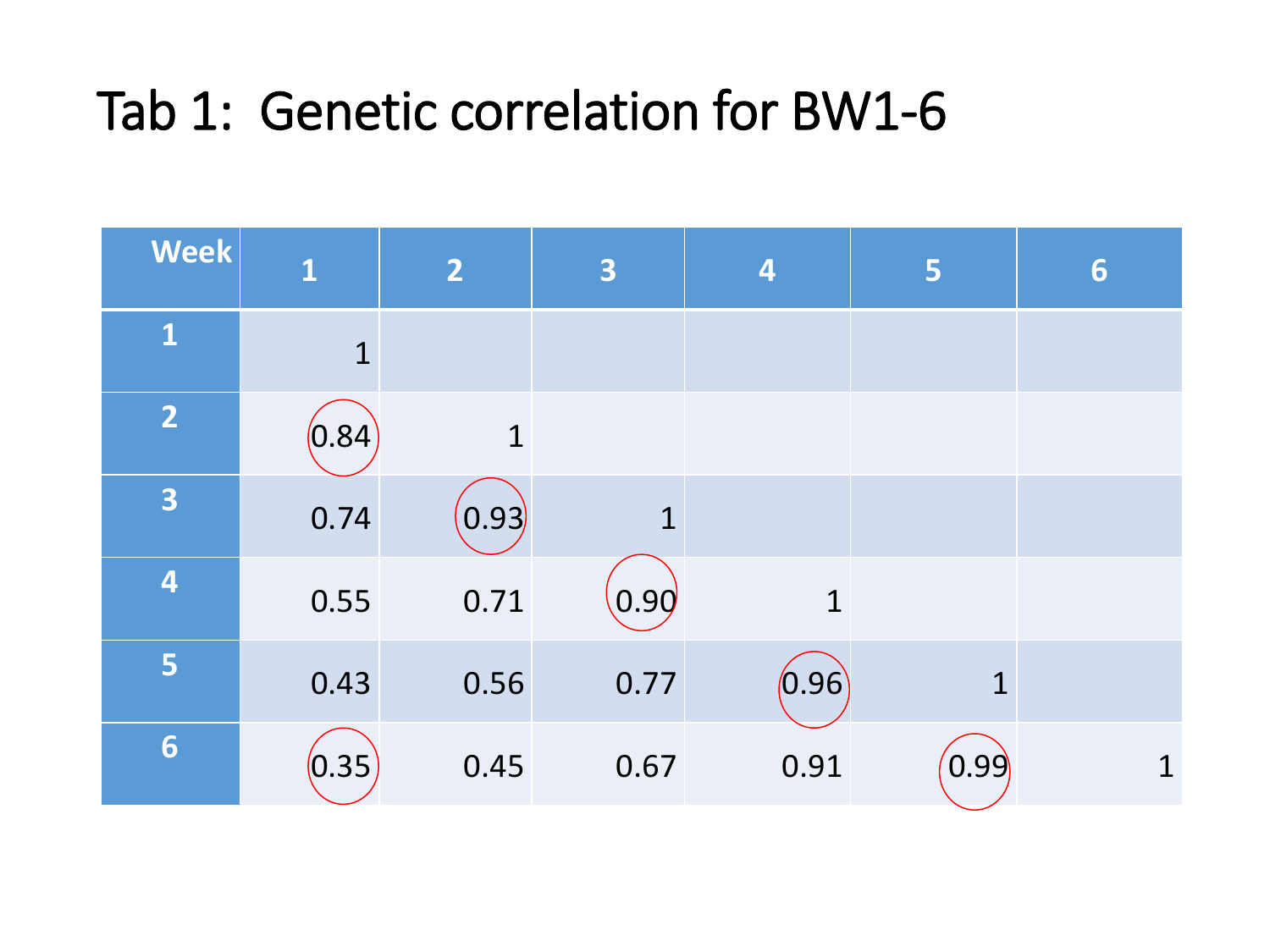# 5. Discussion

- Cross-validation based on half-sib birds used in developing model
- Conventional cross-validation  $\overline{\phantom{a}}$  Maternal effects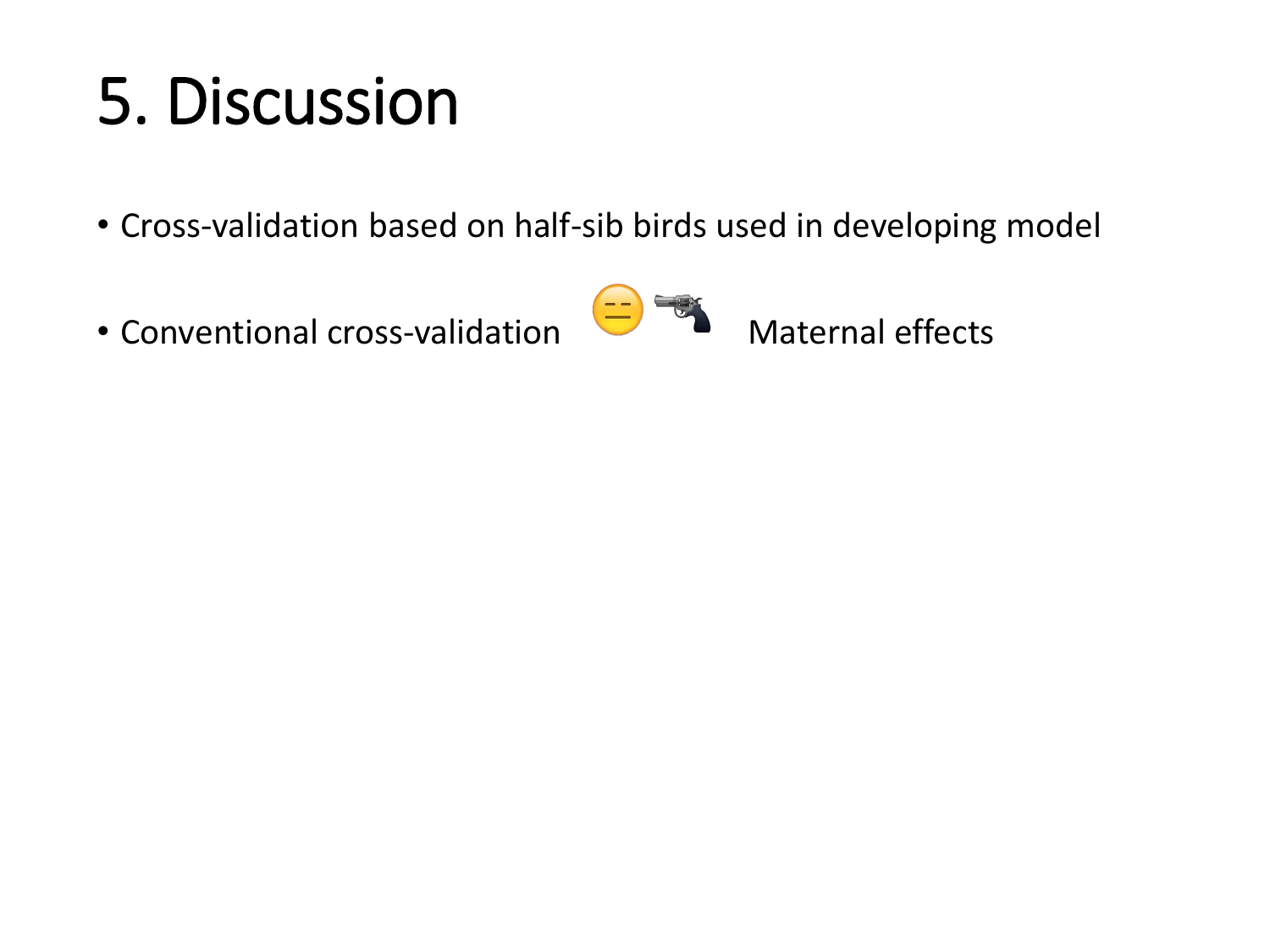### Conventional cross-validation with maternal effects



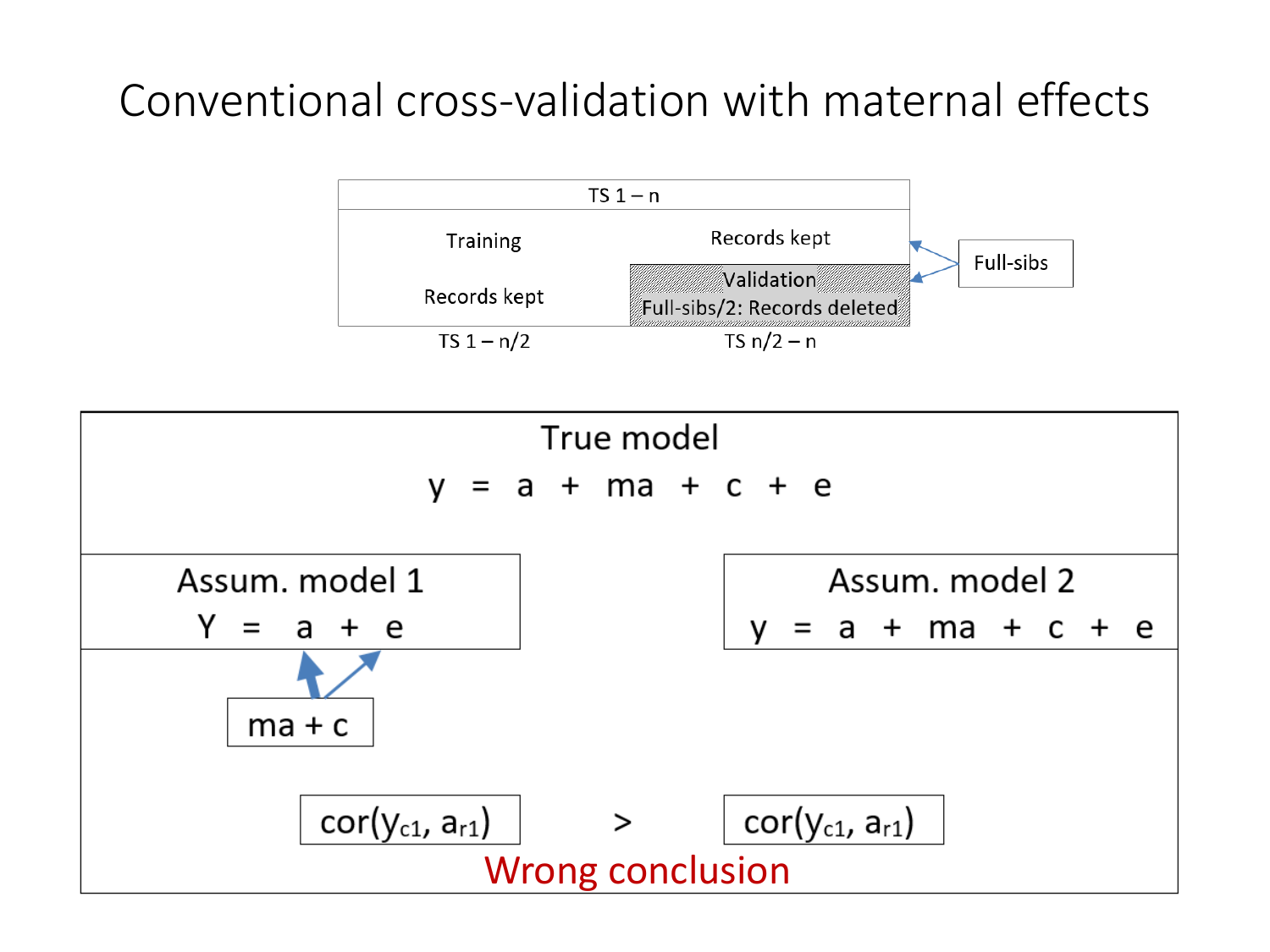## Cross-validation based on half-sibs



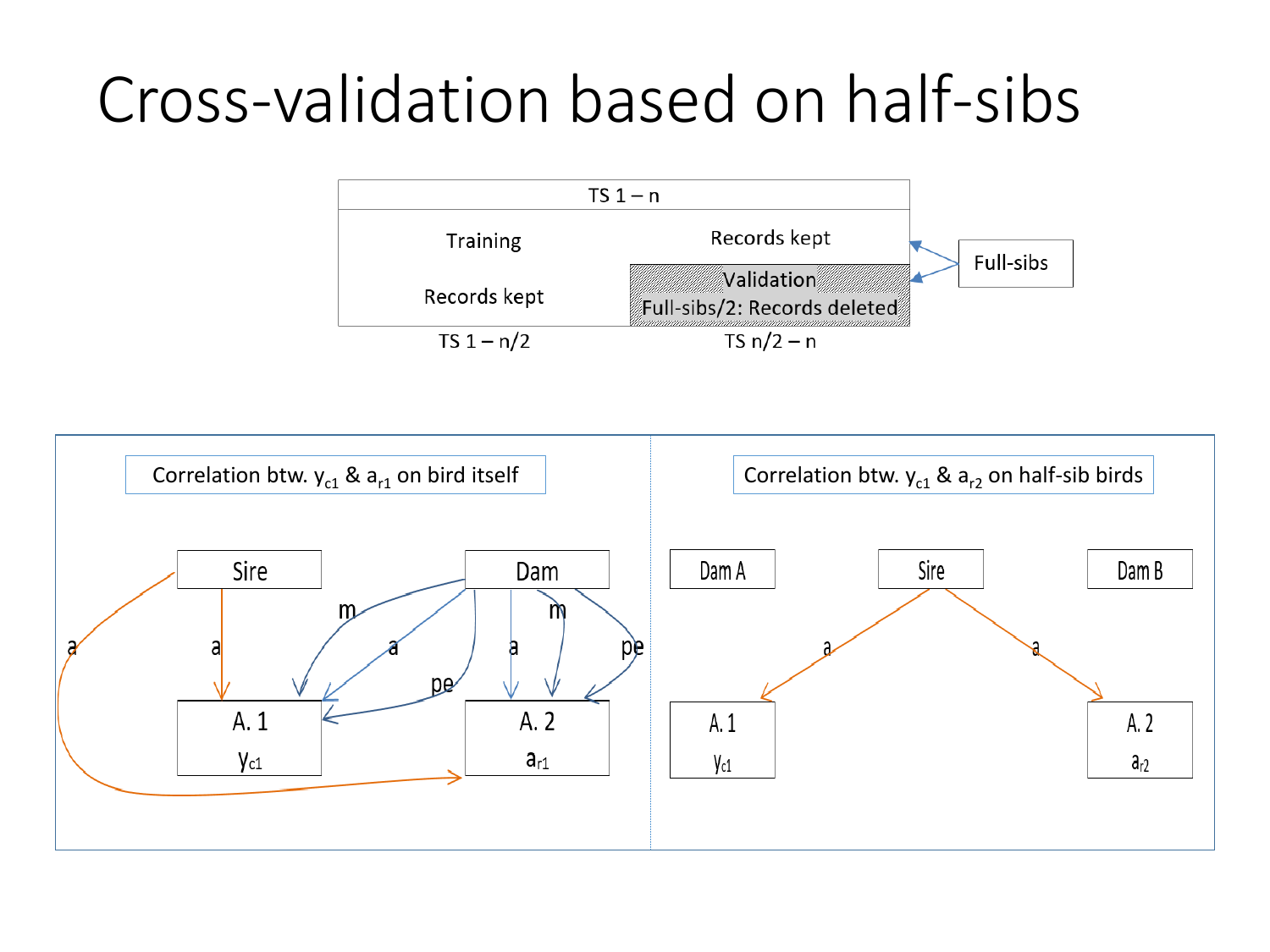# 4. Conclusions

- Cross-validation based on half-sibs helps when maternal effects present
- Variance components increased sharply as age increased. But mainly due to scaling effect, high genetic correlation between two consecutive weekly BWs (>0.9)
- Maternal effect reduced gradually & disappeared at week 6
- No sex by genotype interaction. But heterogeneous residual variances for male and female BW in 2-6 weeks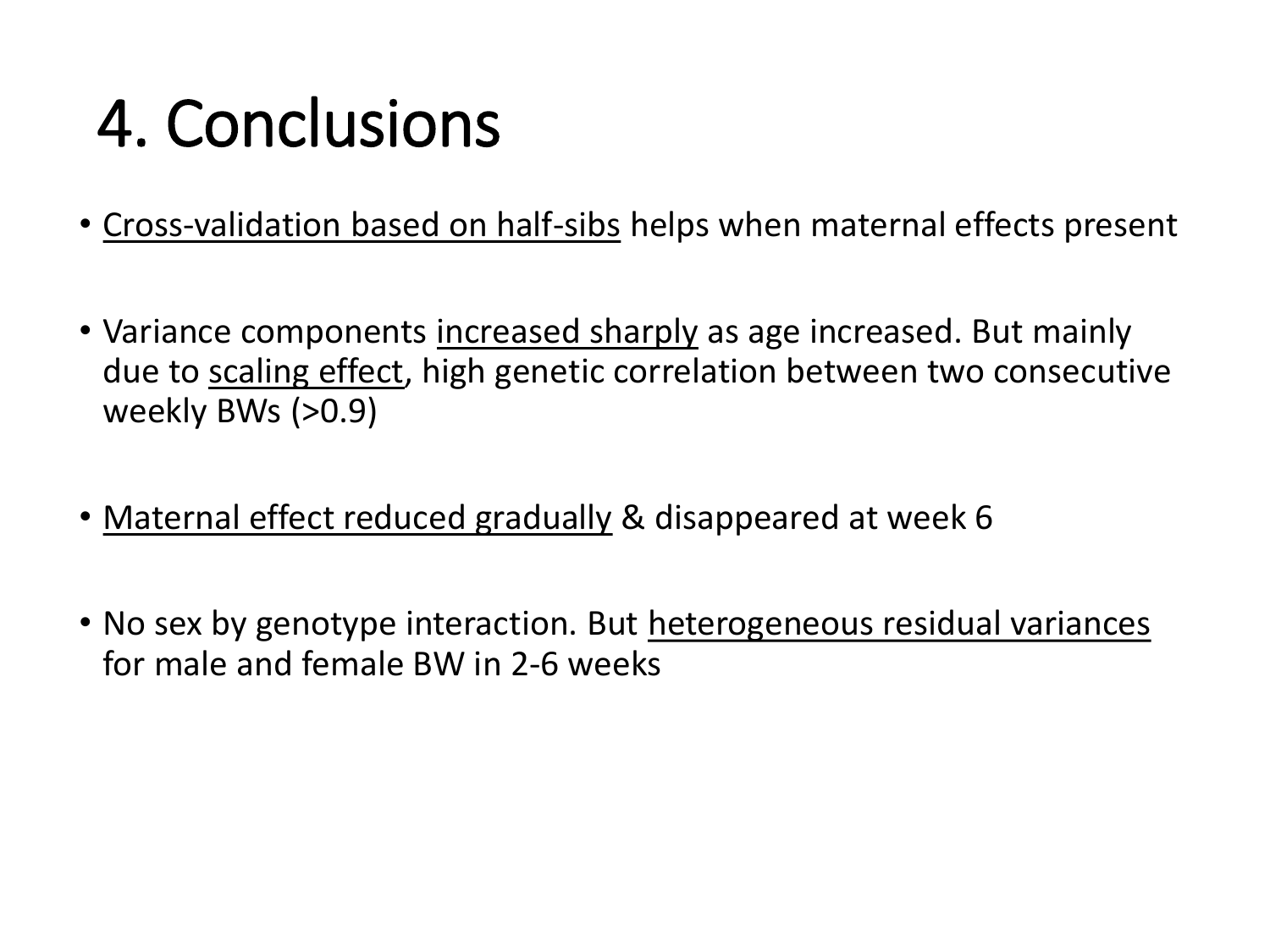









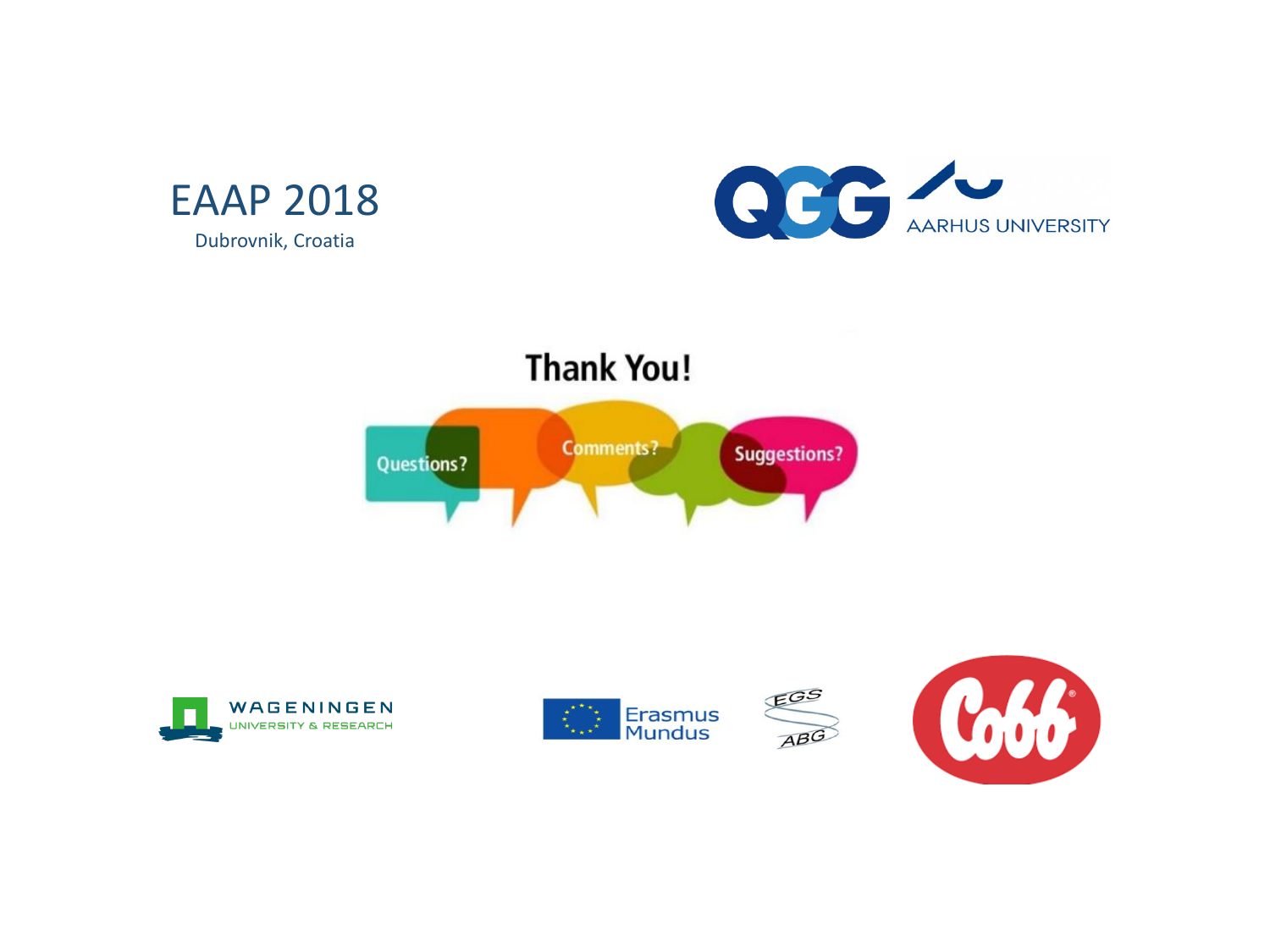## Appendix

- Fixed factors: TS, H, So, dH, Sex & DA
- Breeding structures

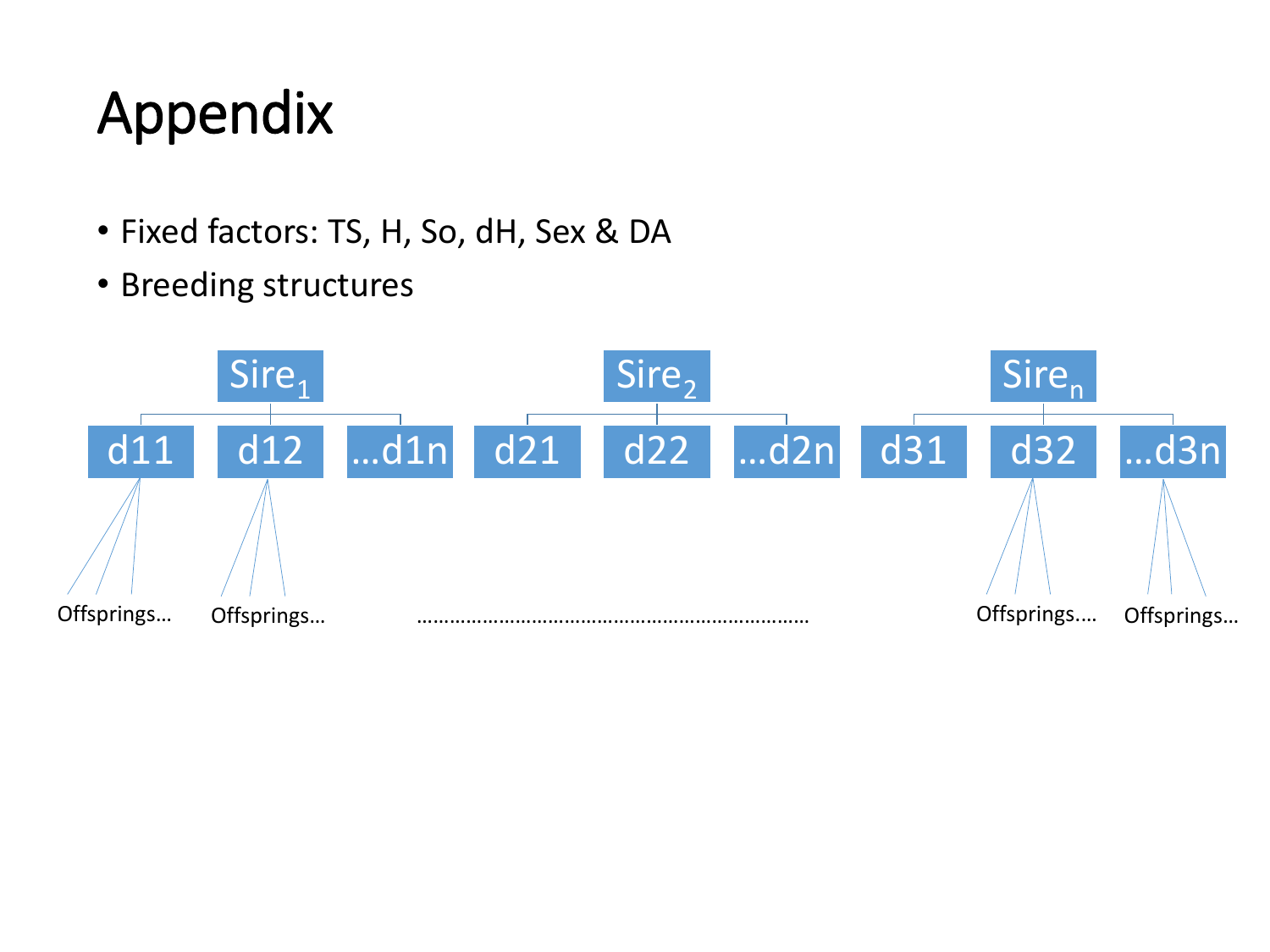

Pairing replicate n: cor<sub>n</sub>(y<sub>cx</sub>,a<sub>ry</sub>)

 $Cor(y_{cx}, a_{ry}) = mean(cor_1...cor_n)$ 

Note: x and y are half-sibs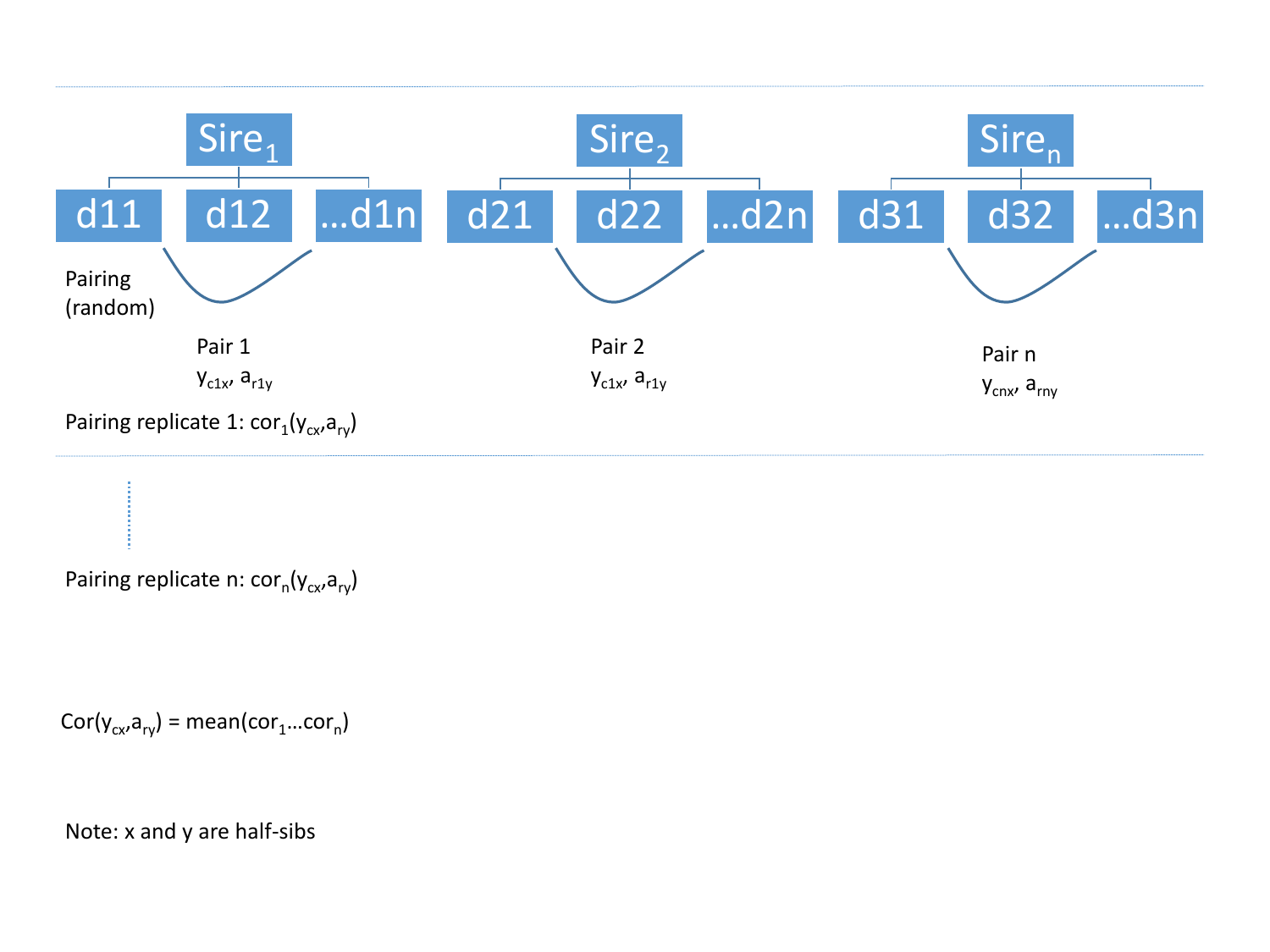## Tab. 1: Genetic correlation (below diag.) & perm. env. correlation (above diag.) for BW

| <b>Week</b>    | $\mathbf{1}$ | $\overline{2}$ | 3    | 4           | 5            | 6           |
|----------------|--------------|----------------|------|-------------|--------------|-------------|
| $\mathbf{1}$   | $\mathbf{1}$ | 0.87           | 0.85 | 0.77        | 0.70         |             |
| $\overline{2}$ | (0.84)       | $\mathbf{1}$   | 0.98 | 0.92        | 0.86         |             |
| 3              | 0.74         | (0.93)         | 1    | 0.96        | 0.91         |             |
| 4              | 0.55         | 0.71           | 0.90 | $\mathbf 1$ | 0.98         |             |
| 5              | 0.43         | 0.56           | 0.77 | (0.96)      | $\mathbf{1}$ |             |
| 6              | (0.35)       | 0.45           | 0.67 | 0.91        | 0.99         | $\mathbf 1$ |